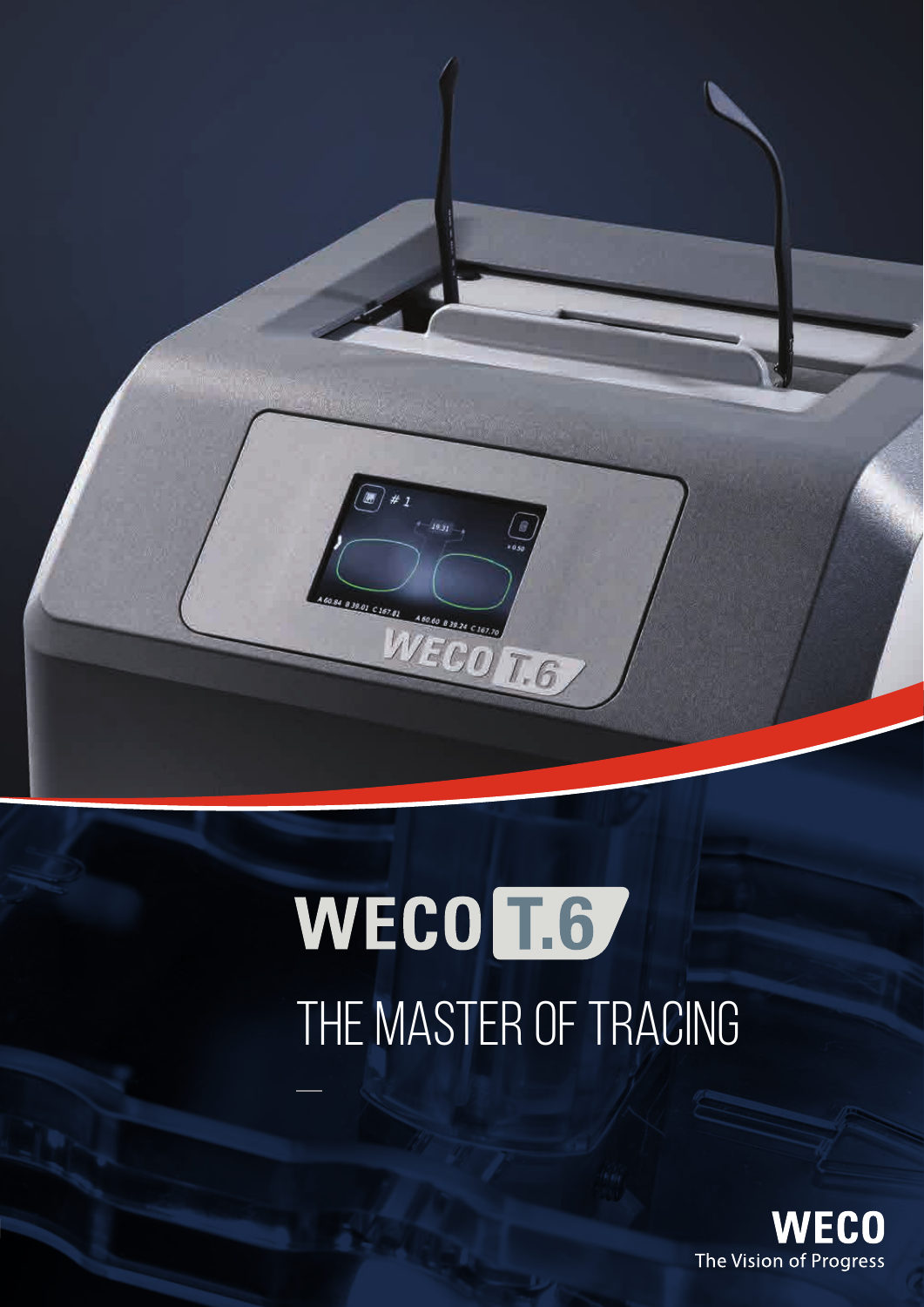

#### **High Tech secure trac**

The new stylus with swivel technology individualises itself by delivering the most reliable results, as well as by being more resistive to dust and debris on long term.



#### **Adapts to any frame: Tilting Stylus**

The innovative tilting mechanism always keeps the stylus perpendicular to the frame groove, despite the type of frame . All frames, from small to large and flat to curved (up to base 9) can be traced binocularly.

## **ENHANCING THE QU BY DELIVERING** ON ALL



#### **Consistency and Efficiency**

Perfect, consistent tracing is the key to a high first-fit rate. Therefore, Weco has the pressure applied on the frame, both on tracing as well as in clamping the frame this delivers the best, most consistent results, without distorting the frame.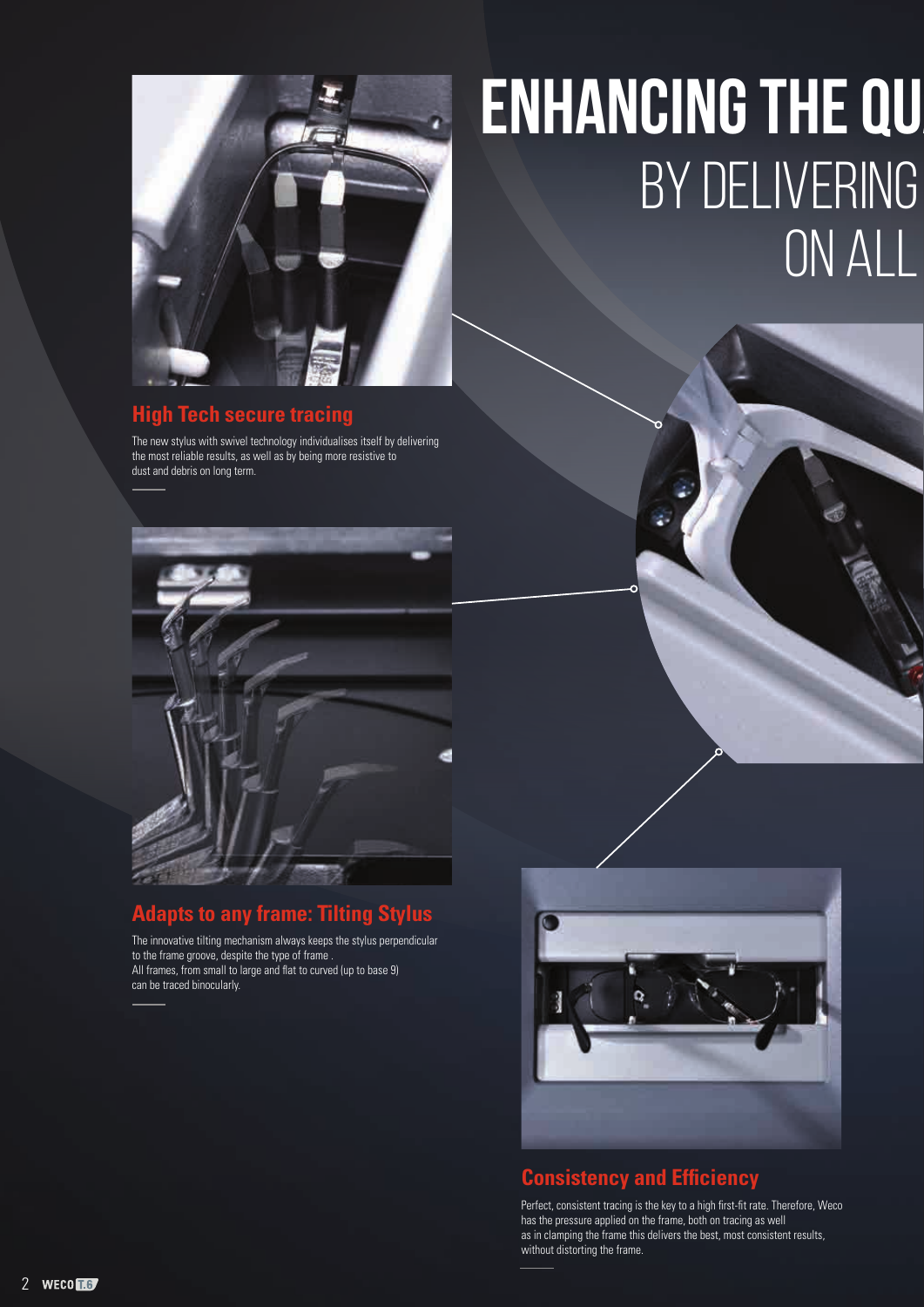### **ALITY OF THE WORK** PERFECT SIZING FRAMES



#### **Industry 4.0 - Smart networking**

The T.6 is prepared for the digitalised environment. It offers a state-of-theart communication interface, which makes integration extremely easy and efficient. By using the network, it can be placed anywhere.



#### **Keeping it simple**

WECO T.6 includes a 3.5"Touchscreen which is adaptable to the best use. In all cases it is able to show the tracing result before being transferred. It's also possible to compare both shapes and just choose and send the better one.



#### **Unlimited Tracing**

Demo lenses and patterns are placed on the additional tracing adaptor. The axis of the demo lens is easily aligned to the markings. The Tracer does the rest - just the DBL needs to be determined and inserted manually